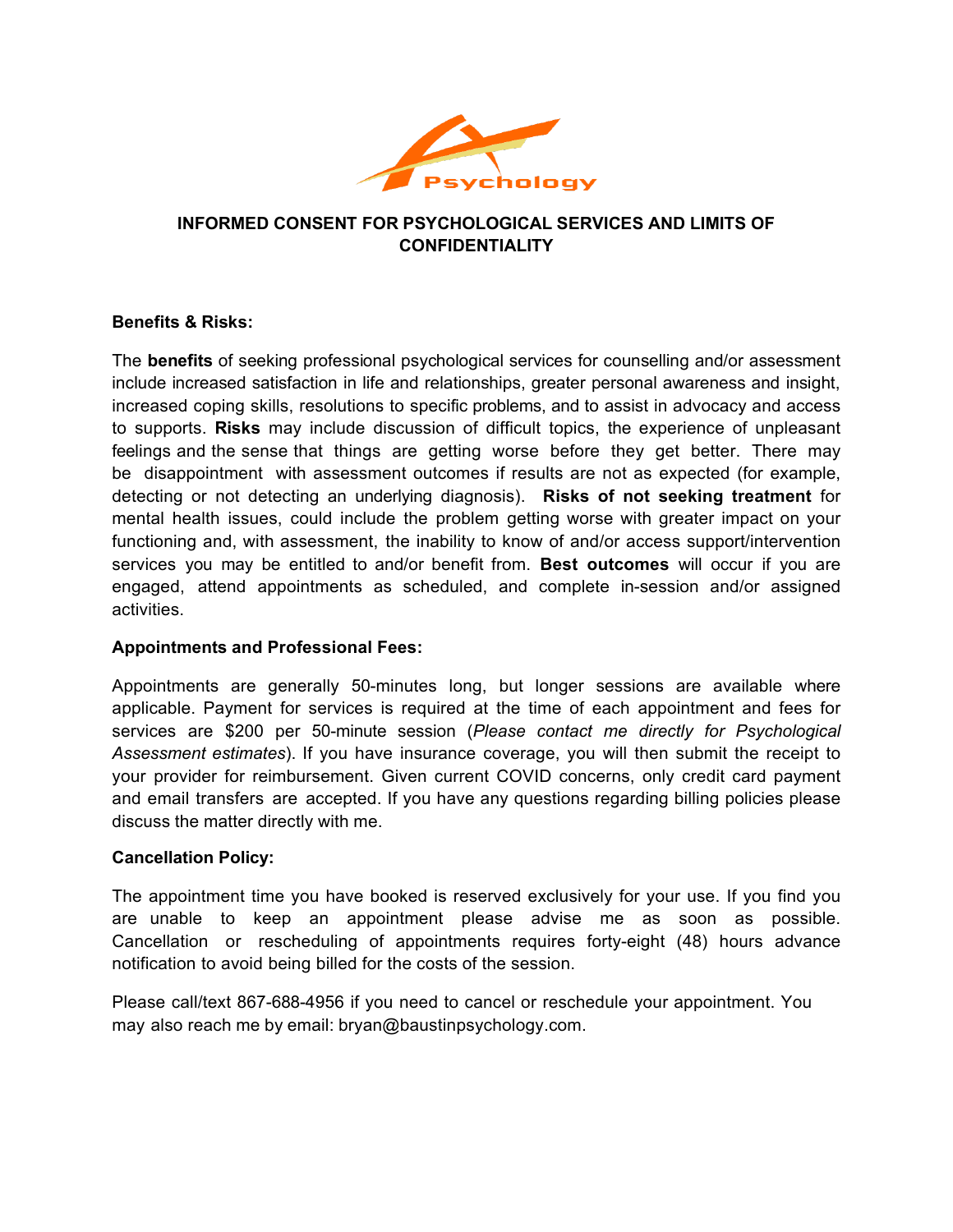#### **Professional Records:**

Austin Psychology keeps client records in a secure and confidential manner. Records include information on attendance, reasons for therapy, treatment goals, interventions used, outcomes, records received from other providers, and copies of records sent to others.

Your personal information is your own property and is protected by Austin Psychology as it is private and confidential. Except for unusual circumstances that involve a danger to yourself or others, where copyrighted testing materials must be protected, or where a third party owns your file, you do have the right to a copy of your records and they can be furnished at your request.

### **Confidentiality:**

Everything you say here will stay between you and your psychologist, except for the following reasons:

- Imminent risk That you and/or others may be in danger (ie: suicidal, homicidal).
- That a child, who is under 16 now, may be abused now or has been abused in the past. This information is shared with child protection services.
- That information is subpoenaed by the courts.
- Records of Minors (parents cannot be denied access to a minor client's file)
- Professional Self-Regulation (I must report misconduct by other psychologists)
- When consent to share information has be received by you and/or your legal guardian.

#### **Parents and Minors:**

For youth 14 and older attending counselling/therapy, I request an agreement between the client and the parents allowing me to share general information about treatment progress and attendance. All other communication will require the youth's agreement, unless Austin Psychology feels there is a safety concern.

## **Contacting Austin Psychology:**

Please feel free to connect with me via phone or e-mail, although note that I do not take crisis calls or provide treatment over the phone in between appointments. If you feel you need immediate help or are unable to keep yourself safe, please go to the **Stanton Territorial Hospital Emergency Room**.

| Consent to services provided by Austin Psychology      |             |                                                                                      |  |
|--------------------------------------------------------|-------------|--------------------------------------------------------------------------------------|--|
| I understand and agree to the cancellation policy: Yes |             | No.                                                                                  |  |
|                                                        |             | I agree to be charged for the cost of a missed session on the following credit card: |  |
| <b>Credit Card Number:</b>                             |             |                                                                                      |  |
| <b>Expiration Date:</b>                                | CV2 Number: | Postal Code:                                                                         |  |